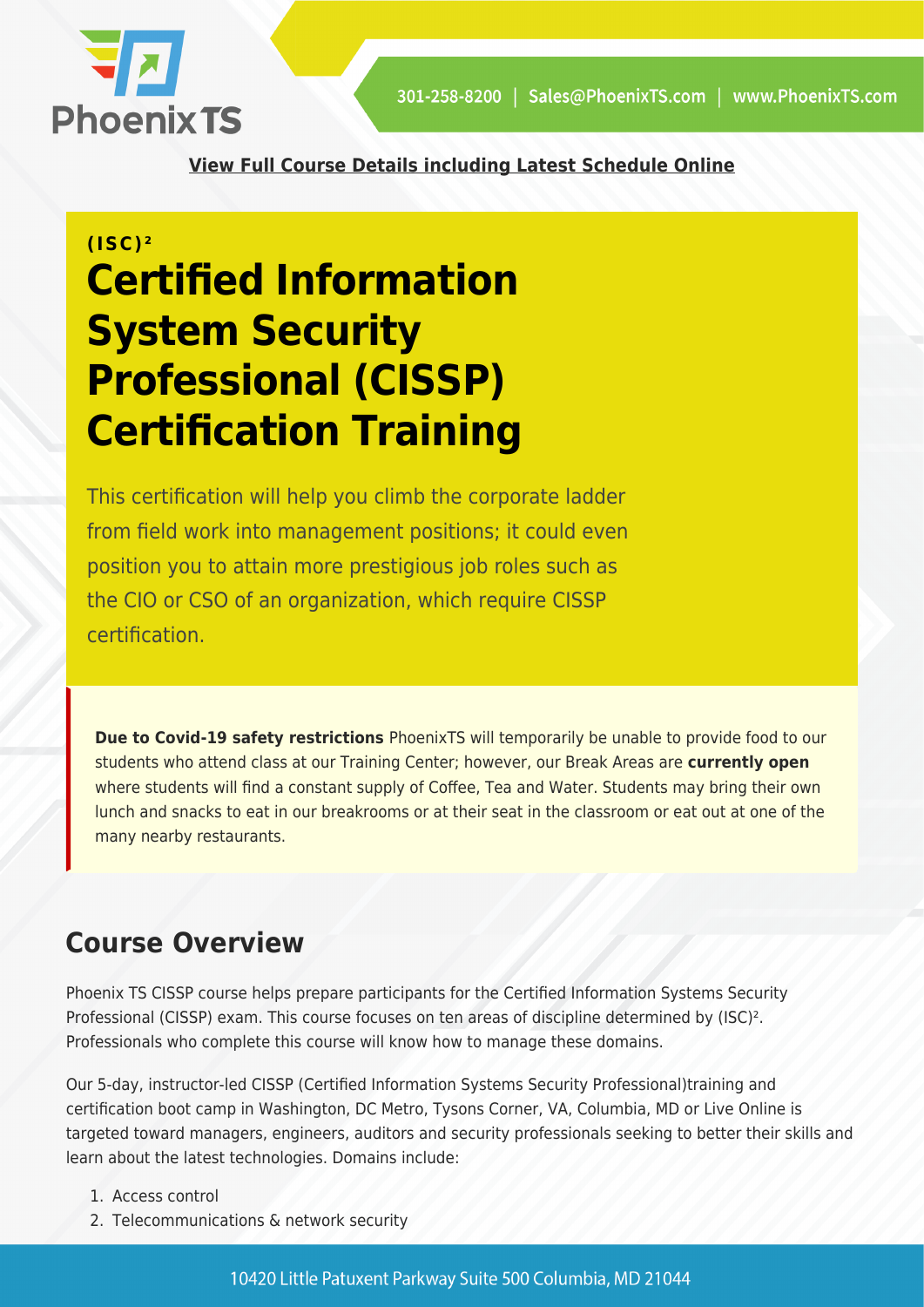

- 3. Information security governance & risk management
- 4. Software development security
- 5. Cryptography
- 6. Security architecture & design
- 7. Operations security
- 8. Business continuity & disaster recovery planning
- 9. Legal, regulations, investigations & compliance
- 10. Physical (environmental) security

This course will fully prepare you for the CISSP® Certification exam.

You must have at least five combined years of professional experience in two or more of the previously listed domains. Additionally, you should be familiar with TCP/IP and the UNIX, [Linux](https://phoenixts.com/training-courses/comptia-linux-plus-certification-training/) and Windows operating systems. Though not required, it is also recommended that you have the [CompTIA® Security+](https://phoenixts.com/training-courses/comptia-security-plus-certification-training/) [Certification](https://phoenixts.com/training-courses/comptia-security-plus-certification-training/).

# **Schedule**

| <b>DATE</b>                                       | <b>LOCATION</b>                         |            |
|---------------------------------------------------|-----------------------------------------|------------|
| $7/11/22 - 7/15/22$ (5 days)<br>8:30AM - 4:30PM   | <b>Tysons Corner, VA</b><br>Open        | Contact Us |
| $7/18/22 - 7/22/22$ (5 days)<br>8:30AM - 4:30PM   | Columbia, MD<br><b>Open</b>             | Contact Us |
| $7/18/22 - 7/22/22$ (5 days)<br>8:30AM - 4:30PM   | <b>Live Online</b><br>Guaranteed to run | Contact Us |
| 7/25/22 - 7/29/22 (5 days)<br>8:30AM - 4:30PM     | <b>Tysons Corner, VA</b><br>Open        | Contact Us |
| $8/01/22 - 8/05/22$ (5 days)<br>8:30AM - 4:30PM   | <b>Columbia, MD</b><br>Open             | Contact Us |
| $8/01/22 - 8/05/22$ (5 days)<br>$8:30AM - 4:00PM$ | Columbia, MD                            | Contact Us |
| $8/01/22 - 8/05/22$ (5 days)<br>8:30AM - 4:30PM   | <b>Live Online</b><br>Open              | Contact Us |
| $8/08/22 - 8/12/22$ (5 days)<br>8:30AM - 4:30PM   | <b>Tysons Corner, VA</b><br>Open        | Contact Us |
| $8/15/22 - 8/19/22$ (5 days)<br>8:30AM - 4:30PM   | Columbia, MD<br>Open                    | Contact Us |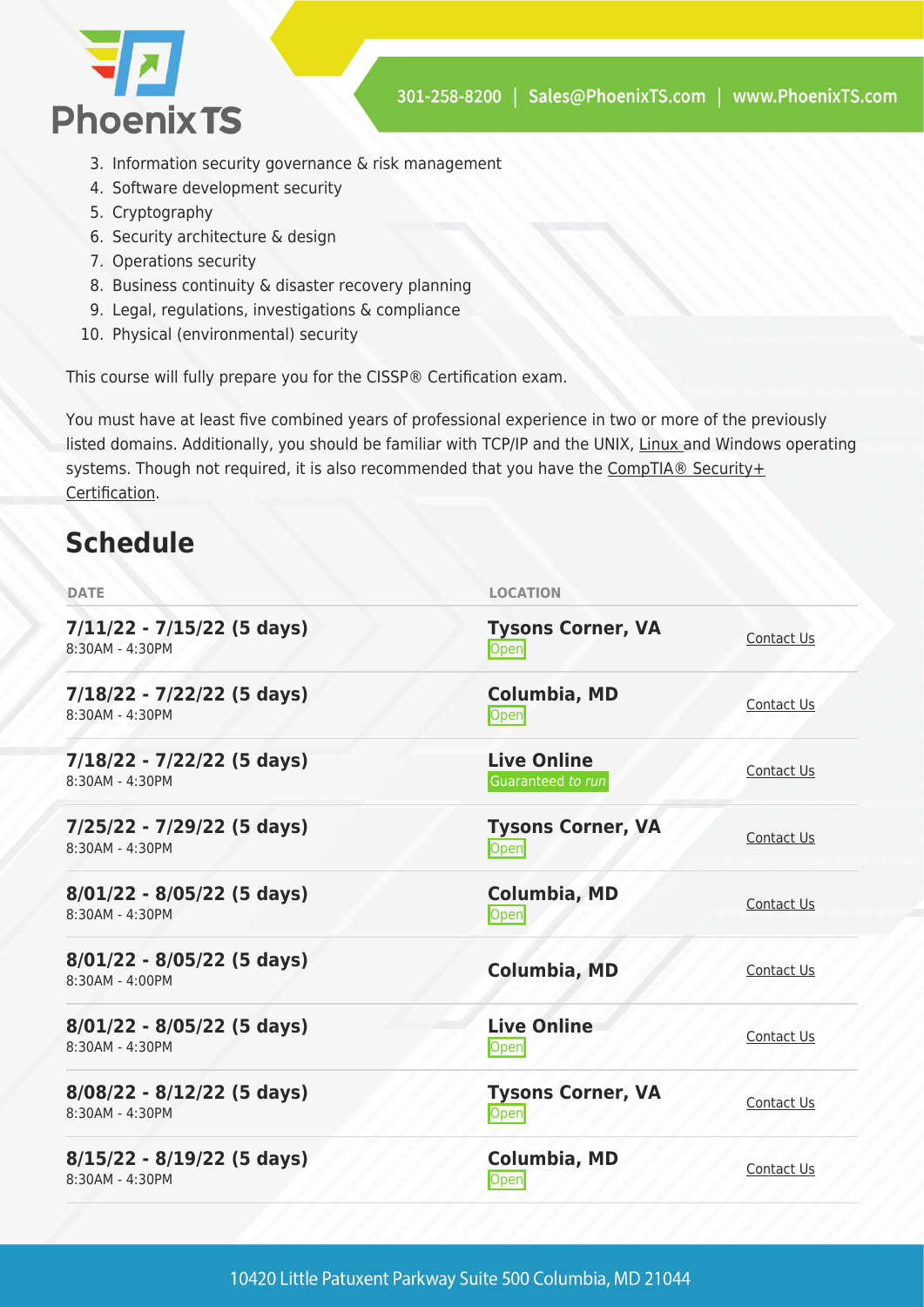

**8/15/22 - 8/19/22 (5 days)** 8:30AM - 4:30PM

**8/22/22 - 8/26/22 (5 days)** 8:30AM - 4:30PM

**8/29/22 - 9/02/22 (5 days)** 8:30AM - 4:30PM

**8/29/22 - 9/02/22 (5 days)** 8:30AM - 4:30PM

**9/12/22 - 9/16/22 (5 days)** 8:30AM - 4:30PM

**9/19/22 - 9/23/22 (5 days)** 8:30AM - 4:30PM

**9/19/22 - 9/23/22 (5 days)** 8:30AM - 4:30PM

**9/26/22 - 9/30/22 (5 days)** 8:30AM - 4:30PM

**10/03/22 - 10/07/22 (5 days)** 8:30AM - 4:30PM

**10/03/22 - 10/07/22 (5 days)** 8:30AM - 4:30PM

**10/10/22 - 10/14/22 (5 days)** 8:30AM - 4:30PM

**10/17/22 - 10/21/22 (5 days)** 8:30AM - 4:30PM

**10/17/22 - 10/21/22 (5 days)** 8:30AM - 4:30PM

**10/24/22 - 10/28/22 (5 days)** 8:30AM - 4:30PM

**10/31/22 - 11/04/22 (5 days)** 8:30AM - 4:30PM

**DATE LOCATION**

**Live Online** <u>[Contact Us](https://phoenixts.com/schedule/more-info/?class=21760)</u>

**Tysons Corner, VA Open** [Contact Us](https://phoenixts.com/schedule/more-info/?class=21741)

**Columbia, MD** [Contact Us](https://phoenixts.com/schedule/more-info/?class=21744)<br>Open

**Live Online** <u>[Contact Us](https://phoenixts.com/schedule/more-info/?class=21759)</u>

**Tysons Corner, VA Open** [Contact Us](https://phoenixts.com/schedule/more-info/?class=21721)

**Columbia, MD [Contact Us](https://phoenixts.com/schedule/more-info/?class=21745)**<br>
Open

**Live Online** <u>Open</u> [Contact Us](https://phoenixts.com/schedule/more-info/?class=21758) Contact Us

**Tysons Corner, VA Open** [Contact Us](https://phoenixts.com/schedule/more-info/?class=21722)

**Columbia, MD** [Contact Us](https://phoenixts.com/schedule/more-info/?class=21746)<br>Open

**Live Online** <u>Open</u> [Contact Us](https://phoenixts.com/schedule/more-info/?class=21757)

**Live Online**

**Tysons Corner, VA Open** [Contact Us](https://phoenixts.com/schedule/more-info/?class=21723)

**Columbia, MD** Open [Contact Us](https://phoenixts.com/schedule/more-info/?class=21747)

**[Contact Us](https://phoenixts.com/schedule/more-info/?class=21756)** 

**Tysons Corner, VA Open** [Contact Us](https://phoenixts.com/schedule/more-info/?class=21724)

**Columbia, MD** [Contact Us](https://phoenixts.com/schedule/more-info/?class=21748)<br>Open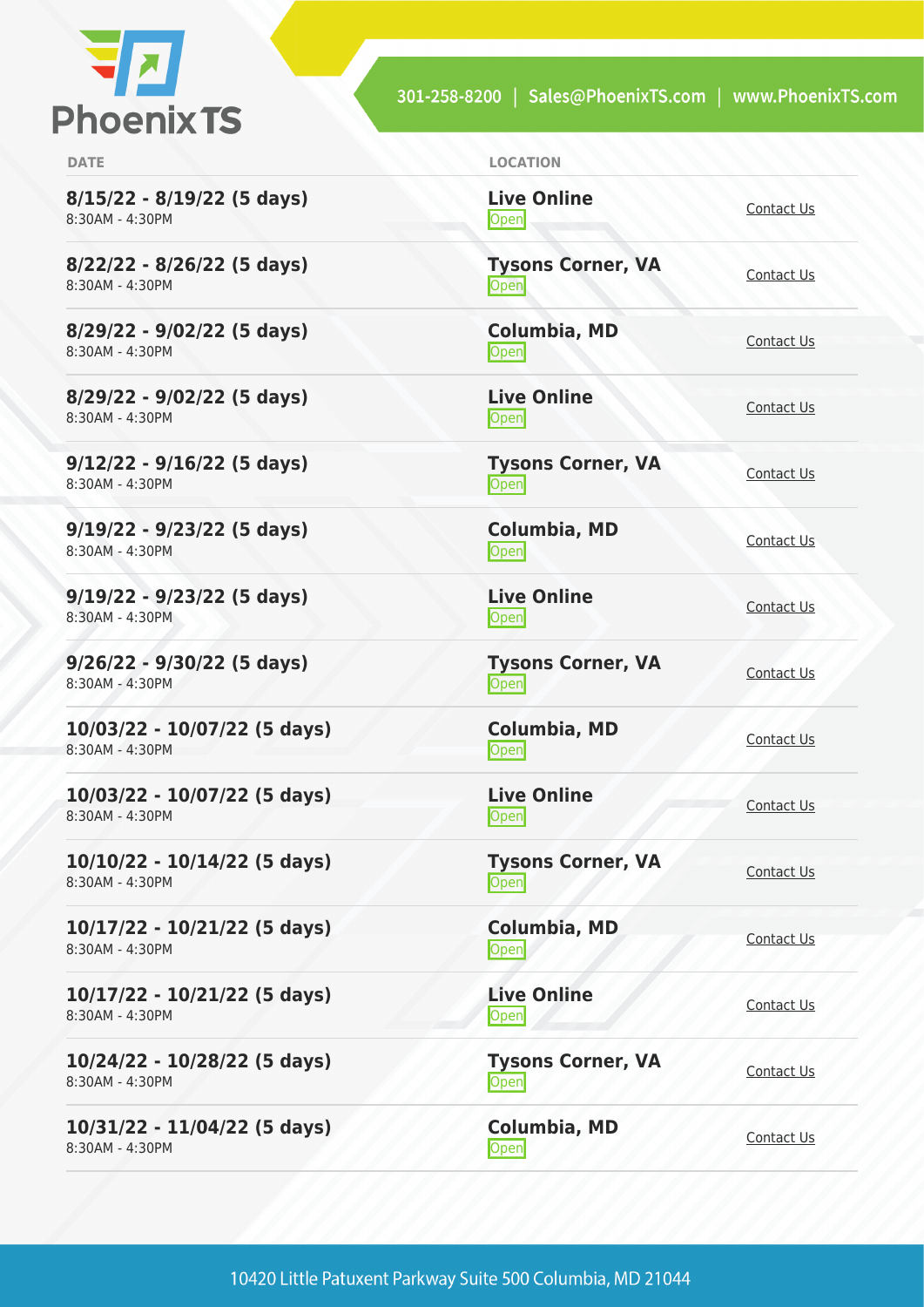

| <b>DATE</b>                                       | <b>LOCATION</b>                   |                   |
|---------------------------------------------------|-----------------------------------|-------------------|
| 10/31/22 - 11/04/22 (5 days)<br>8:30AM - 4:30PM   | <b>Live Online</b><br>Open        | Contact Us        |
| $11/07/22 - 11/11/22$ (5 days)<br>8:30AM - 4:30PM | <b>Tysons Corner, VA</b><br>Open  | Contact Us        |
| 11/14/22 - 11/18/22 (5 days)<br>8:30AM - 4:30PM   | Columbia, MD<br>Open              | Contact Us        |
| 11/14/22 - 11/18/22 (5 days)<br>8:30AM - 4:30PM   | <b>Live Online</b><br>Open        | Contact Us        |
| 11/28/22 - 12/02/22 (5 days)<br>8:30AM - 4:30PM   | <b>Tysons Corner, VA</b><br>Open  | Contact Us        |
| 12/05/22 - 12/09/22 (5 days)<br>8:30AM - 4:30PM   | Columbia, MD<br>Open              | Contact Us        |
| 12/05/22 - 12/09/22 (5 days)<br>8:30AM - 4:30PM   | <b>Live Online</b><br>Open        | Contact Us        |
| 12/12/22 - 12/16/22 (5 days)<br>8:30AM - 4:30PM   | <b>Tysons Corner, VA</b><br>Open  | Contact Us        |
| 12/19/22 - 12/23/22 (5 days)<br>8:30AM - 4:30PM   | Columbia, MD<br>Open              | Contact Us        |
| 12/19/22 - 12/23/22 (5 days)<br>8:30AM - 4:30PM   | <b>Live Online</b><br><b>Open</b> | Contact Us        |
| $1/02/23 - 1/06/23$ (5 days)<br>8:30AM - 4:30PM   | <b>Tysons Corner, VA</b><br>Open  | Contact Us        |
| $1/09/23 - 1/13/23$ (5 days)<br>8:30AM - 4:30PM   | Columbia, MD<br>Open              | Contact Us        |
| $1/09/23 - 1/13/23$ (5 days)<br>8:30AM - 4:30PM   | <b>Live Online</b><br>Open        | <b>Contact Us</b> |
| 2/06/23 - 2/10/23 (5 days)<br>8:30AM - 4:30PM     | <b>Tysons Corner, VA</b><br>Open  | Contact Us        |
| 2/13/23 - 2/17/23 (5 days)<br>8:30AM - 4:30PM     | <b>Live Online</b><br>Open        | Contact Us        |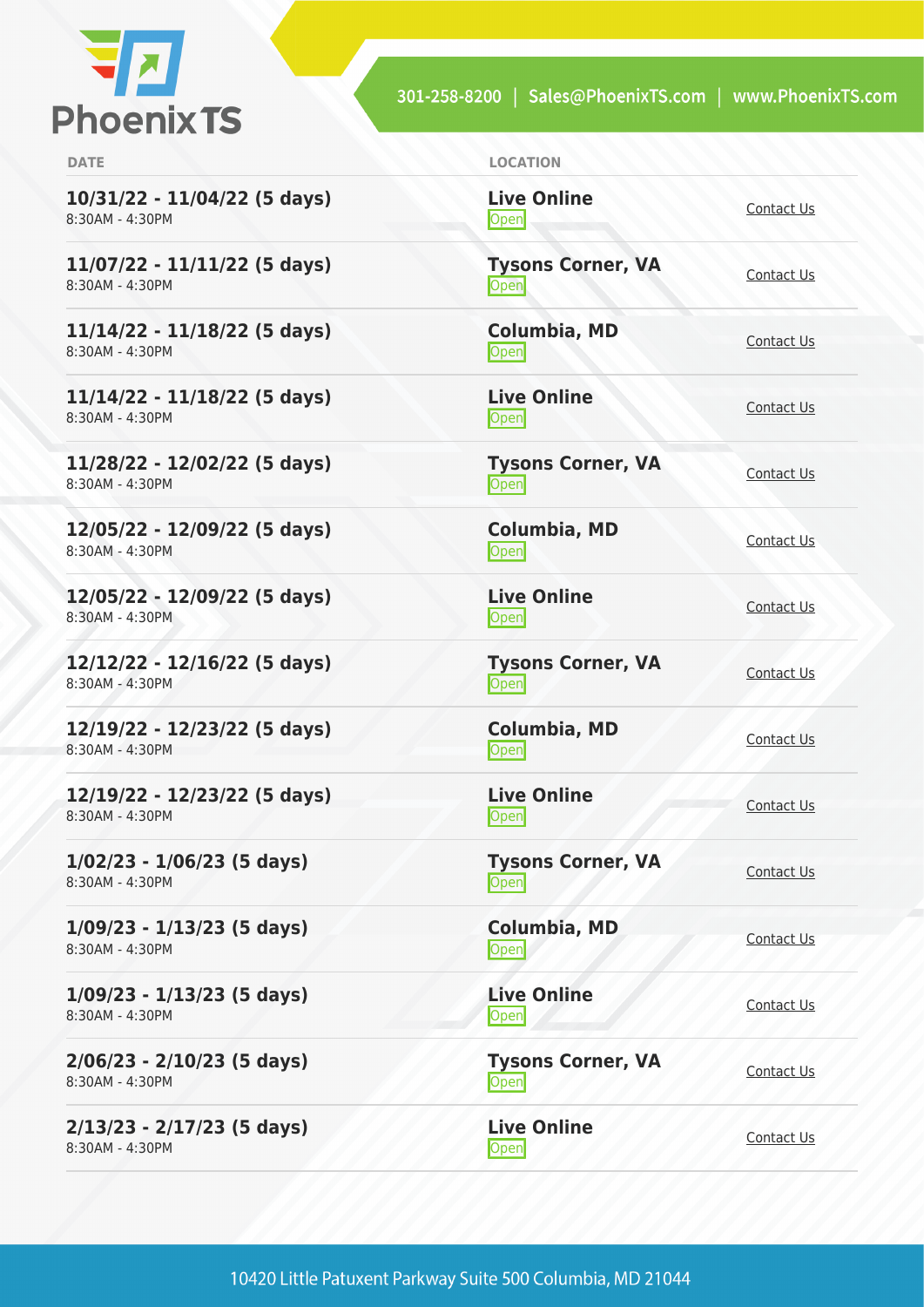

**2/13/23 - 2/17/23 (5 days)** 8:30AM - 4:30PM

**3/06/23 - 3/10/23 (5 days)** 8:30AM - 4:30PM

**3/13/23 - 3/17/23 (5 days)** 8:30AM - 4:30PM

**3/13/23 - 3/17/23 (5 days)** 8:30AM - 4:30PM

**4/03/23 - 4/07/23 (5 days)** 8:30AM - 4:30PM

**4/10/23 - 4/14/23 (5 days)** 8:30AM - 4:30PM

**4/10/23 - 4/14/23 (5 days)** 8:30AM - 4:30PM

**5/01/23 - 5/05/23 (5 days)** 8:30AM - 4:30PM

**5/08/23 - 5/12/23 (5 days)** 8:30AM - 4:30PM

**5/08/23 - 5/12/23 (5 days)** 8:30AM - 4:30PM

**6/05/23 - 6/09/23 (5 days)** 8:30AM - 4:30PM

**6/12/23 - 6/16/23 (5 days)** 8:30AM - 4:30PM

**6/12/23 - 6/16/23 (5 days)** 8:30AM - 4:30PM

**7/10/23 - 7/14/23 (5 days)** 8:30AM - 4:30PM

**7/17/23 - 7/21/23 (5 days)** 8:30AM - 4:30PM

| <b>DATE</b> | <b>LOCATION</b> |
|-------------|-----------------|
|             |                 |

**Columbia, MD** [Contact Us](https://phoenixts.com/schedule/more-info/?class=28381)<br>Open

**Tysons Corner, VA Open** [Contact Us](https://phoenixts.com/schedule/more-info/?class=28238) Contact Us

**Live Online** <u>[Contact Us](https://phoenixts.com/schedule/more-info/?class=28267)</u><br>Open

**Columbia, MD** [Contact Us](https://phoenixts.com/schedule/more-info/?class=28382)<br>Open

**Tysons Corner, VA Open** [Contact Us](https://phoenixts.com/schedule/more-info/?class=28243)

**Live Online** <u>Open</u> [Contact Us](https://phoenixts.com/schedule/more-info/?class=28268)

**Columbia, MD [Contact Us](https://phoenixts.com/schedule/more-info/?class=28383)**<br>
Open

**Tysons Corner, VA Open** [Contact Us](https://phoenixts.com/schedule/more-info/?class=28245)

**Live Online** <u>Open</u> [Contact Us](https://phoenixts.com/schedule/more-info/?class=28269)

**Columbia, MD** [Contact Us](https://phoenixts.com/schedule/more-info/?class=28384)<br>Open

**Tysons Corner, VA Open** [Contact Us](https://phoenixts.com/schedule/more-info/?class=28247) Contact Us

**Live Online Open** [Contact Us](https://phoenixts.com/schedule/more-info/?class=28270)

**Columbia, MD** [Contact Us](https://phoenixts.com/schedule/more-info/?class=28385)<br>Open Contact Us

**Tysons Corner, VA Open** [Contact Us](https://phoenixts.com/schedule/more-info/?class=28253)

**Live Online** <u>Open</u> [Contact Us](https://phoenixts.com/schedule/more-info/?class=28272)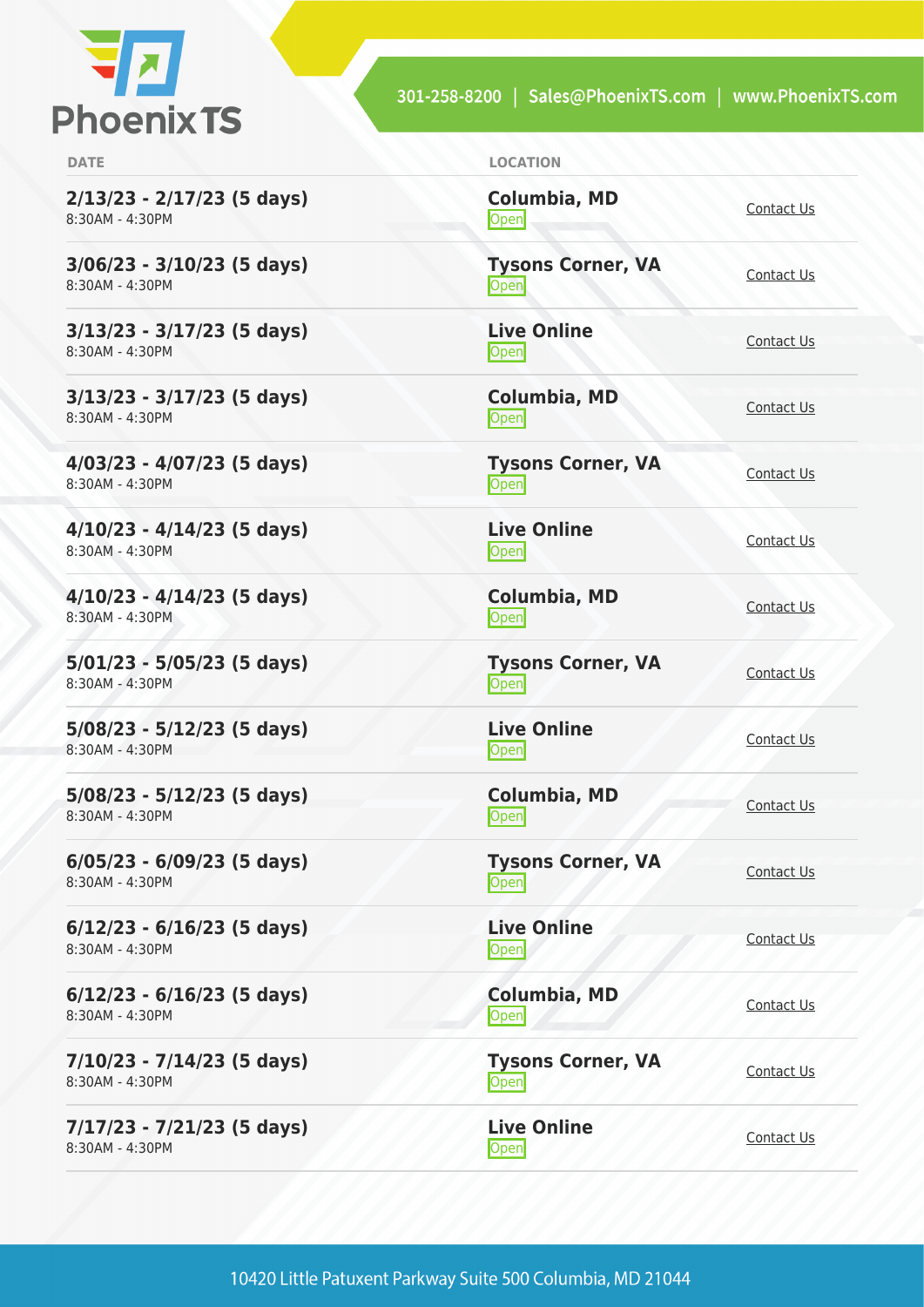

**7/17/23 - 7/21/23 (5 days)** 8:30AM - 4:30PM

**8/07/23 - 8/11/23 (5 days)** 8:30AM - 4:30PM

**8/14/23 - 8/18/23 (5 days)** 8:30AM - 4:30PM

**8/14/23 - 8/18/23 (5 days)** 8:30AM - 4:30PM

**9/11/23 - 9/15/23 (5 days)** 8:30AM - 4:30PM

**9/18/23 - 9/22/23 (5 days)** 8:30AM - 4:30PM

**9/18/23 - 9/22/23 (5 days)** 8:30AM - 4:30PM

**10/09/23 - 10/13/23 (5 days)** 8:30AM - 4:30PM

**10/09/23 - 10/13/23 (5 days)** 8:30AM - 4:30PM

**10/09/23 - 10/13/23 (5 days)** 8:30AM - 4:30PM

**11/06/23 - 11/10/23 (5 days)** 8:30AM - 4:30PM

**11/13/23 - 11/17/23 (5 days)** 8:30AM - 4:30PM

**11/13/23 - 11/17/23 (5 days)** 8:30AM - 4:30PM

**12/04/23 - 12/08/23 (5 days)** 8:30AM - 4:30PM

**12/11/23 - 12/15/23 (5 days)** 8:30AM - 4:30PM

**DATE LOCATION**

**Columbia, MD** [Contact Us](https://phoenixts.com/schedule/more-info/?class=28386)<br>Open

**Tysons Corner, VA Open** [Contact Us](https://phoenixts.com/schedule/more-info/?class=28254) Contact Us

**Live Online** <u>[Contact Us](https://phoenixts.com/schedule/more-info/?class=28275)</u><br>Open

**Columbia, MD** [Contact Us](https://phoenixts.com/schedule/more-info/?class=28387)<br>Open

**Tysons Corner, VA Open** [Contact Us](https://phoenixts.com/schedule/more-info/?class=28258)

**Live Online** <u>Open</u> [Contact Us](https://phoenixts.com/schedule/more-info/?class=28277)

**Columbia, MD [Contact Us](https://phoenixts.com/schedule/more-info/?class=28388)**<br>
Open

**Tysons Corner, VA Open** [Contact Us](https://phoenixts.com/schedule/more-info/?class=28263)

**Live Online** <u>Open</u> [Contact Us](https://phoenixts.com/schedule/more-info/?class=28280)

**Columbia, MD** [Contact Us](https://phoenixts.com/schedule/more-info/?class=28389)<br>Open

**Tysons Corner, VA Open** [Contact Us](https://phoenixts.com/schedule/more-info/?class=28264)

**Live Online Open** [Contact Us](https://phoenixts.com/schedule/more-info/?class=28283)

**Columbia, MD** [Contact Us](https://phoenixts.com/schedule/more-info/?class=28390)<br>Open Contact Us **Tysons Corner, VA**

**Open** [Contact Us](https://phoenixts.com/schedule/more-info/?class=28265)

**Live Online** <u>Open</u> [Contact Us](https://phoenixts.com/schedule/more-info/?class=28284)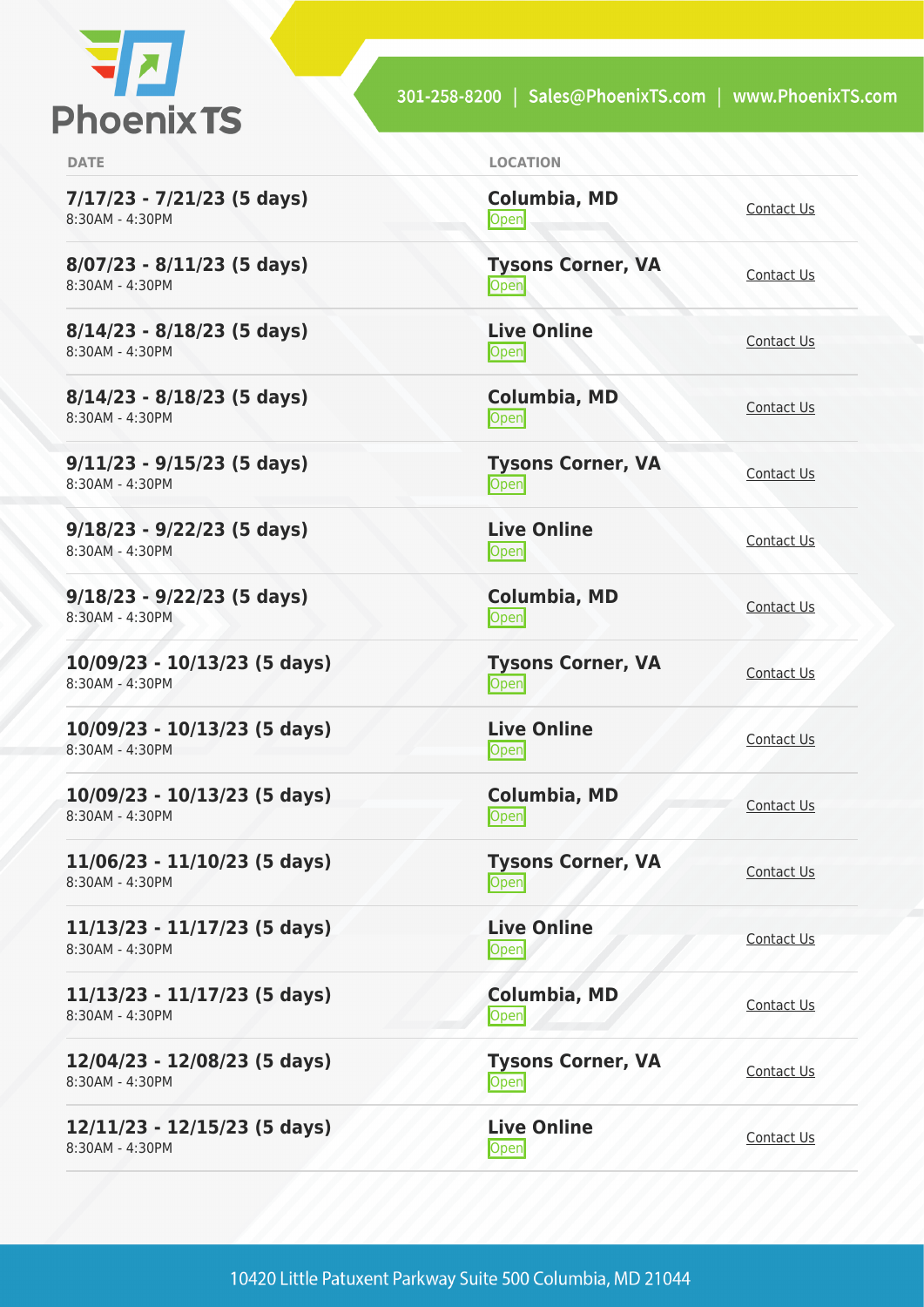

**DATE LOCATION**

**12/11/23 - 12/15/23 (5 days)** 8:30AM - 4:30PM

**Columbia, MD [Contact Us](https://phoenixts.com/schedule/more-info/?class=28391)**<br> **Open** 

# **Course Outline**

#### **Security Governance Through Principles and Policies**

- Understand and apply concepts of confidentiality, integrity and availability
- Evaluate and apply security governance principles
- Develop, document, and implement security policy, standards, procedures, and guidelines
- Understand and apply threat modeling concepts and methodologies
- Apply risk-based management concepts

#### **Personnel Security and Risk Management Concepts**

- Personnel security policies and procedures
- Security governance
- Understand and apply risk management concepts
- Establish and maintain a security awareness, education and training program
- Manage the security function

#### **Business Continuity Planning**

- Planning for business continuity
- Project scope and planning
- Business impact assessment
- Continuity planning
- Plan approval and implementation

#### **Laws Regulations and Compliance**

- Categories of laws
- $\bullet$  Laws
- Compliance
- Contracting and procurement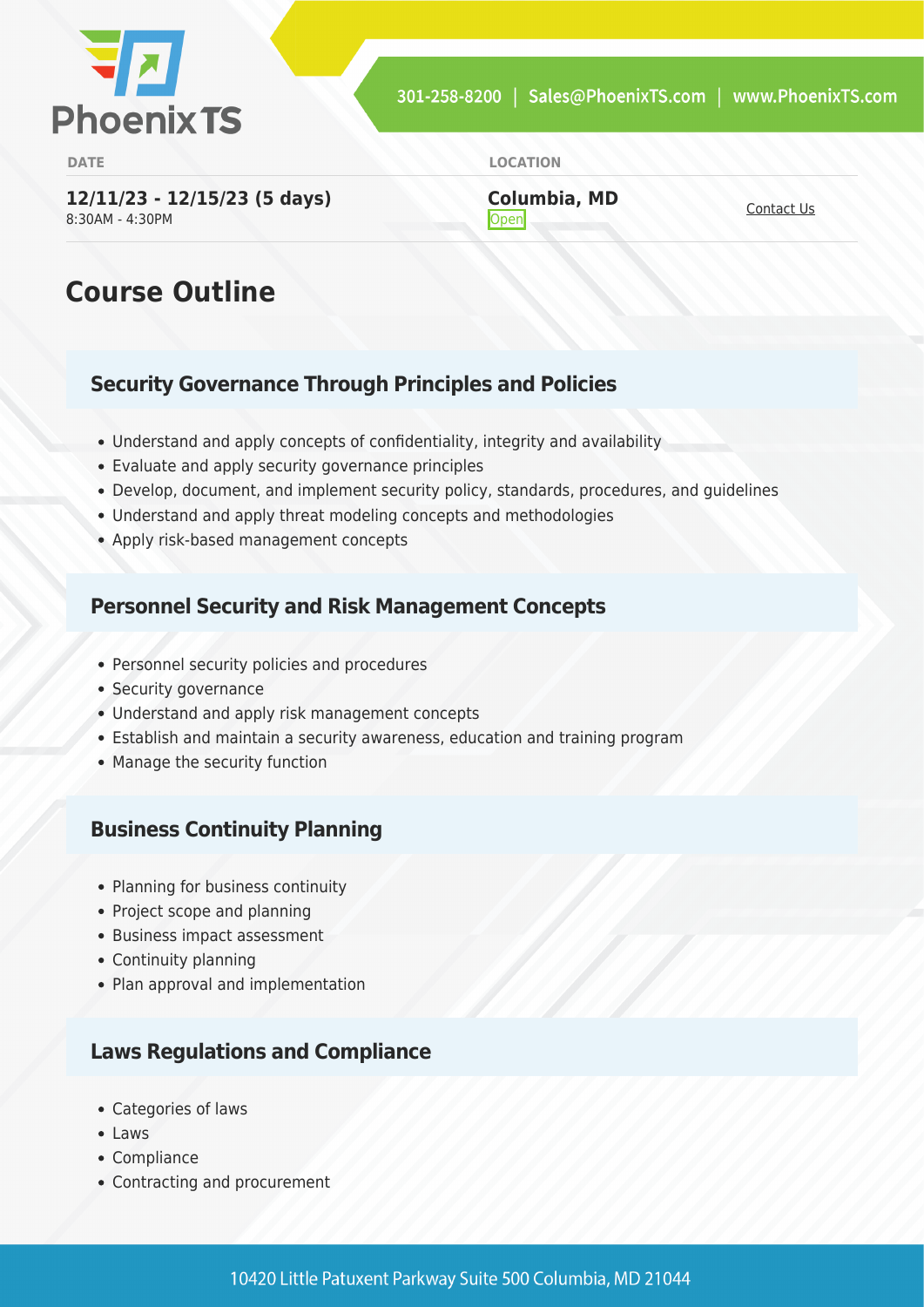

#### **Protecting Security of Assets**

- Identify and classify assets
- Determining ownership
- Using security baselines

### **Cryptography and Symmetric Key Algorithms**

- Historical milestones in cryptography
- Cryptographic basics
- Modern cryptography
- Symmetric cryptography
- Cryptographic lifecycle

#### **PKI and Cryptogrpahic Applications**

- Asymmetric cryptography
- Hash functions
- Digital signatures
- Public Key Infrastructure
- Asymmetric key management
- Applied cryptography
- Cryptographic attacks

#### **Principles of Secrity Models, Design and Capabilities**

- Implement and manage engineering processes using secure design principles
- Understand the fundamental concepts of security models
- Select controls based on systems security requirements
- Understand security capabilities of information systems

#### **Security Vulnerabilities, Threats, and Countermeasures**

- Assess and mitigate security vulnerabilities
- Client-based systems
- Sever-based systems
- Database systems security
- Distributed systems and endpoint security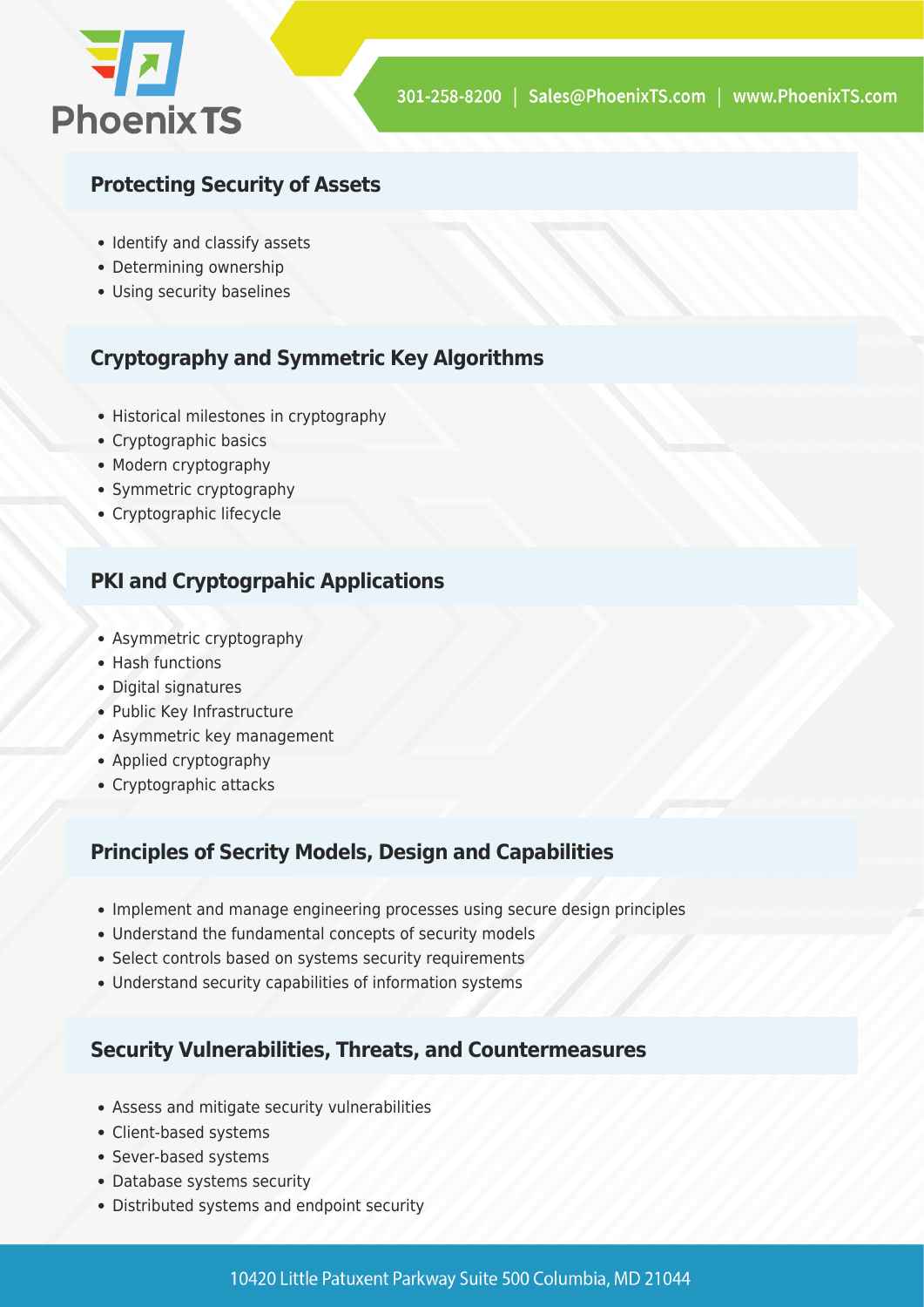

- Internet of Things
- Industrial control systems
- Assess and mitigate vulnerabilities in web-based systems
- Assess and mitigate vulnerabilities in mobile systems
- Assess and mitigate vulnerabilities in embedded devices and cyber-physical systems
- Essential security protection mechanisms
- Common architecture flaws and security issues

#### **Physical Security Requirements**

- Apply security principles to site and facility design
- Implement site and facility security controls
- Implement and manage physical security

#### **Secure Network Architecture and Securing Network Components**

- OSI model
- TCP/IP model
- Converged protocols
- Wireless networks
- Secure network components
- Cabling, wireless, topology, communications and transmission media technology

#### **Secure Communications and Network Attacks**

- Network and protocol security mechanisms
- Secure voice communications
- Multimedia collaboration
- Manage email security
- Remote access security management
- Virtual private network
- Virtualization
- Network address translation
- Switching technologies
- WAN technologies
- Miscellaneous security control characteristics
- Security boundaries
- Prevent or mitigate network attacks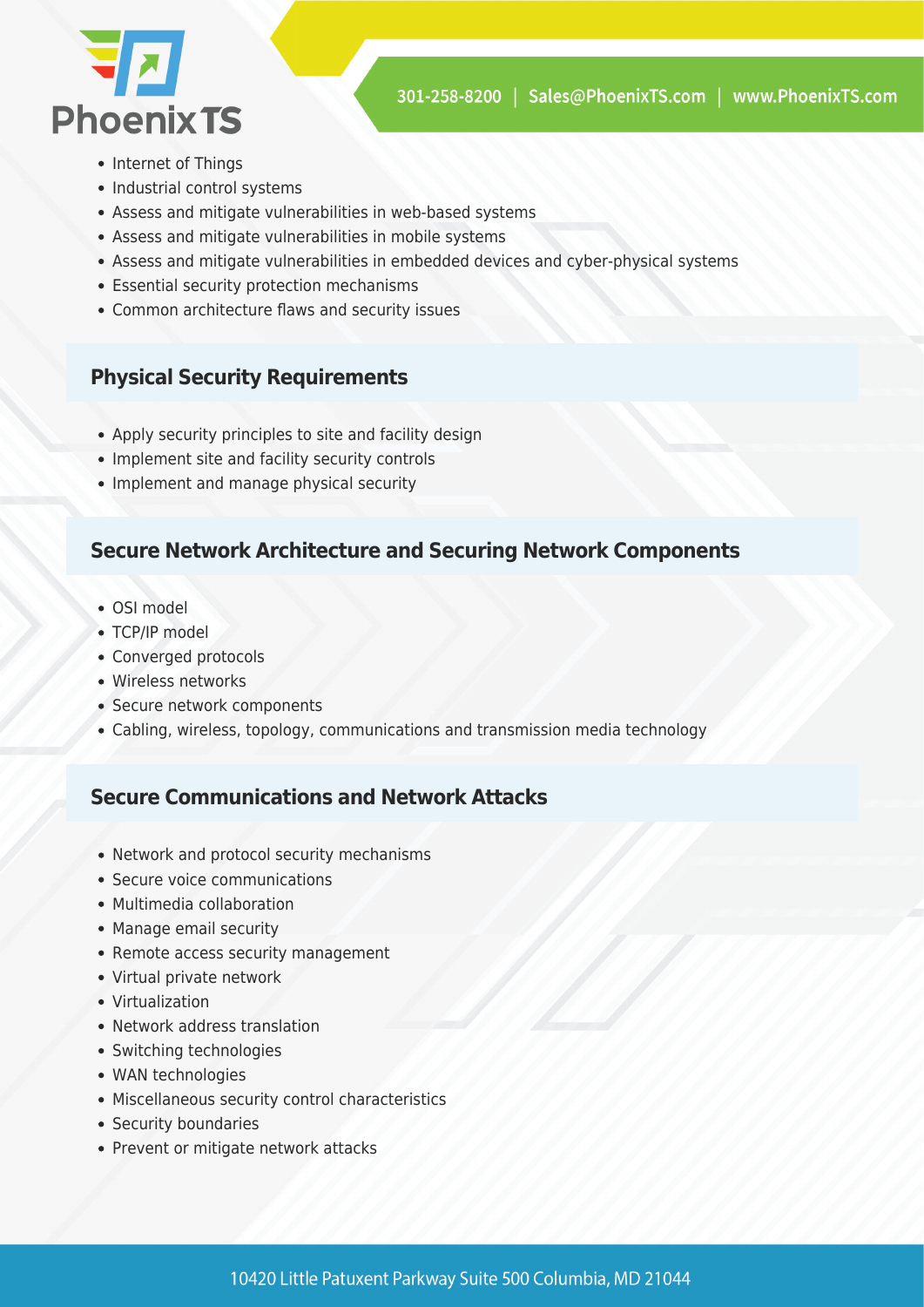

#### **Managing Identity and Authentication**

- Controlling access to assets
- Comparing identification and authentication
- Implementing identity management
- Managing the identity and access provisioning lifecycle provisioning

#### **Controlling and Monitoring Access**

- Comparing access control models
- Understanding access control attacks

#### **Security Assessment and Testing**

- Building a security assessment and testing program
- Performing vulnerability assessments
- Testing your software
- Implementing security management processes

#### **Managing Security Operations**

- Applying security operations concepts
- Securely provisioning resources
- Managing configuration
- Managing change
- Managing patches and reducing vulnerabilities

#### **Preventing and Responding to Incidents**

- Managing incident response
- Implementing detective and preventative measures
- Logging, monitoring and auditing

#### **Disaster Recovery Planning**

- The nature of disaster
- Understand system resilience and fault tolerance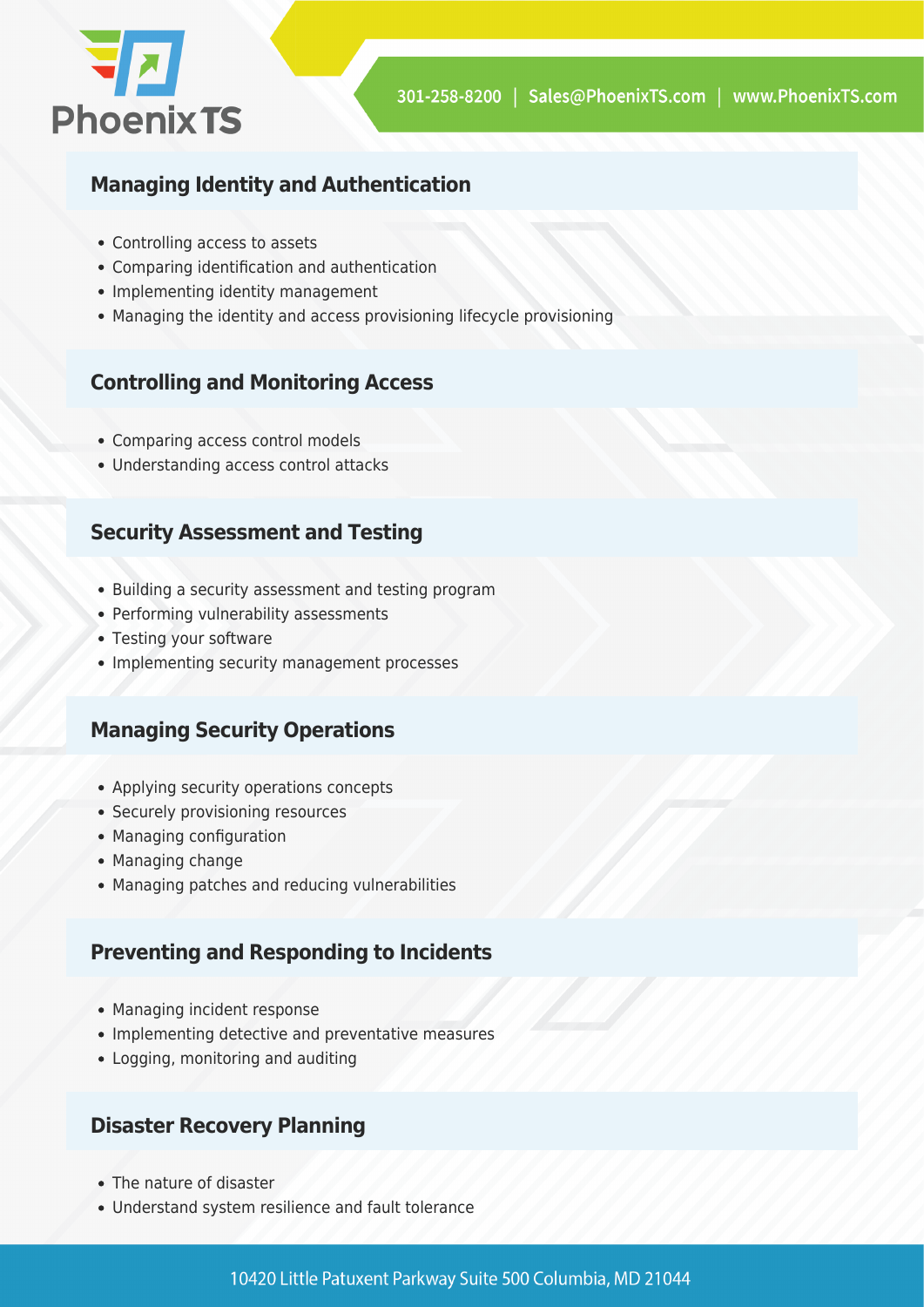

- Recovery strategy
- Recovery plan development
- Training, awareness and documentation
- Testing and maintenance

#### **Investigations and Ethics**

- Investigations
- Major categories of computer crime
- Ethics

#### **Software Development Security**

- Introducing systems development controls
- Establishing databases and data warehousing
- Storing data and information
- Understanding knowledge-based systems

#### **Malicious Code and Application Attacks**

- Malicious code
- Password attacks
- Application attacks
- Web application security
- Reconnaissance attacks
- Masquerading attacks

## **Exam Information**

#### **CISSP Certification Exam Details:**

In order to take the CISSP certification exam, candidates must register with  $(ISC)^2$ .

#### **CISSP Exam Details**

- Number of Questions: 100-150
- Test Duration: 3 Hours
- Passing Score: 700 out of 1000 points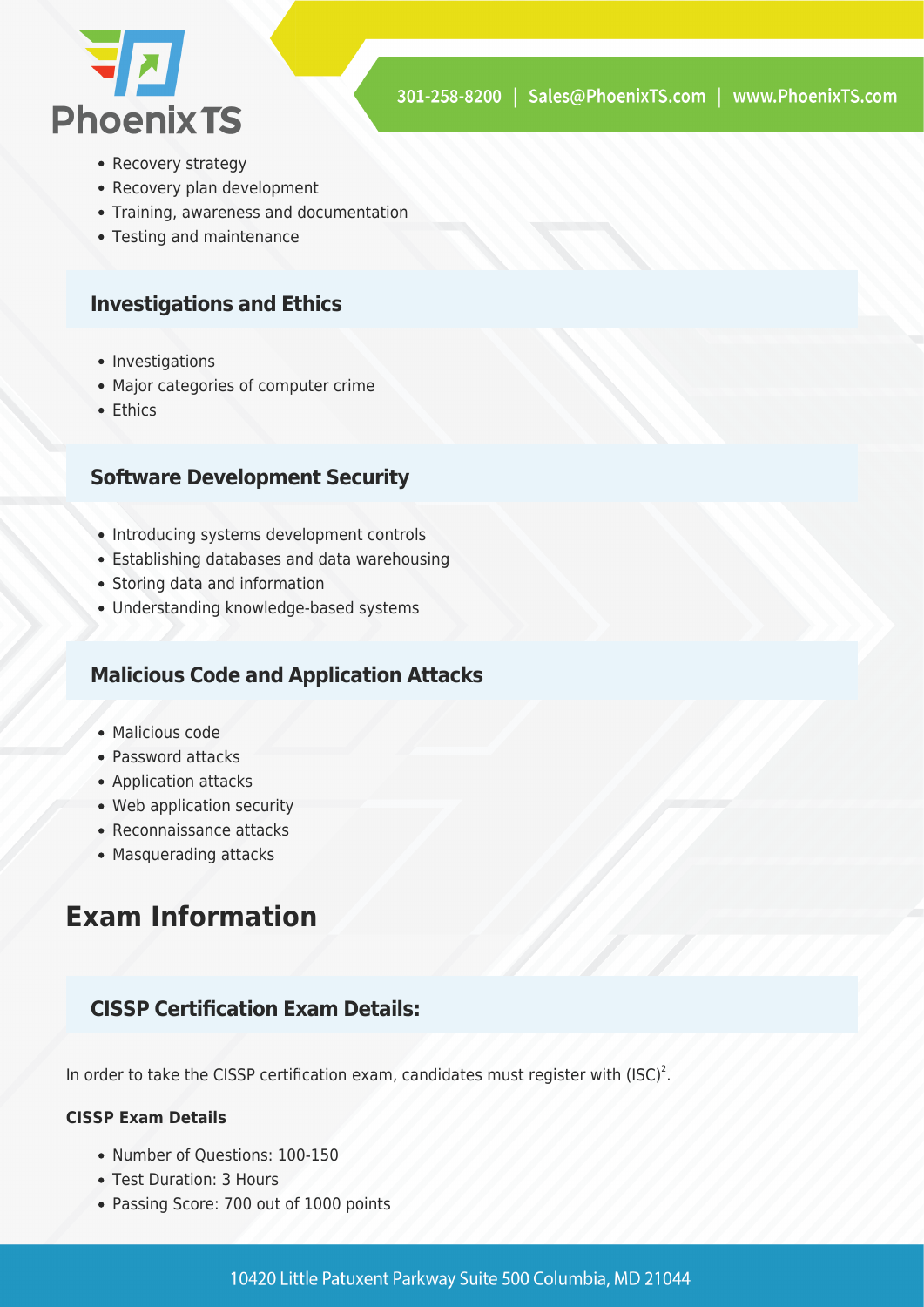

- Test Format: Multiple choice
- Test Delivery:  $(ISC)^2$

#### **CISSP Certification Measures a Candidate's Knowledge in Each of these 8 Domains:**

- 1. Security and Risk Management
- 2. Asset Security
- 3. Security Architecture and Engineering
- 4. Communication and Network Security
- 5. Identity and Access Management (IAM)
- 6. Security Assessment and Testing
- 7. Security Operations
- 8. Software Development Security

# **CISSP Certification Training FAQs**

### **What is a CISSP Certification salary?**

According to payscale.com, a professional with a CISSP Certification earns an average of \$110,000 annually.

### **What are the requirements for CISSP Certification?**

Passing the CISSP Certification exam is not the only step to earning your CISSP credential. Aspiring candidates must also have a minimum of five years cumulative paid work experience in two or more of the eight domains of the CISSP CBK, complete the endorsement process, agree to (ISC)²'s Code of Ethics and pay your first AMF.

#### **How many CPE credits are needed to renew the CISSP Certification?**

Candidates must earn 120 Continuing Professional Education (CPE) credits every 3 years to maintain the CISSP credential.

### **Who should take the CISSP Certification Training course?**

This course is intended for IT security professionals with multiple years of experience in roles such as IT Consultants, Managers, Security Policy Writers, Privacy Officers, Information Security Officers, Network Administrators, Security Device Administrators or Security Engineers.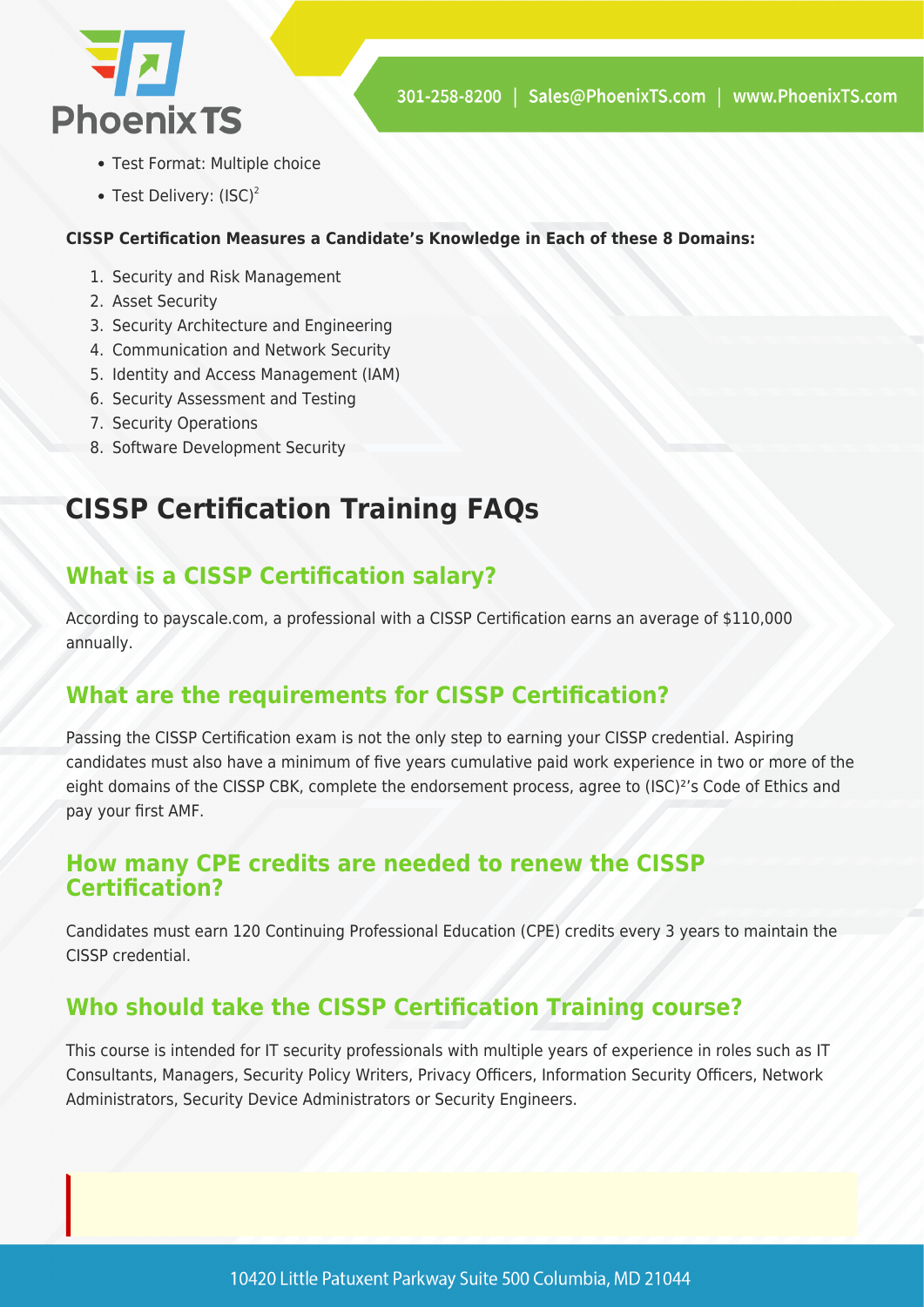

**Due to Covid-19 safety restrictions** PhoenixTS will temporarily be unable to provide food to our students who attend class at our Training Center; however, our Break Areas are **currently open** where students will find a constant supply of Coffee, Tea and Water. Students may bring their own lunch and snacks to eat in our breakrooms or at their seat in the classroom or eat out at one of the many nearby restaurants.



**ATTENTION** For GSA pricing or Contractor quotes call [240.667.7757](#page--1-0)





#### Price Match Guarantee

We'll match any competitor's price quote. Call us at 240-667-7757.

This **CISSP Certification Training** course includes:

5 days of instructor-led training

10420 Little Patuxent Parkway Suite 500 Columbia, MD 21044